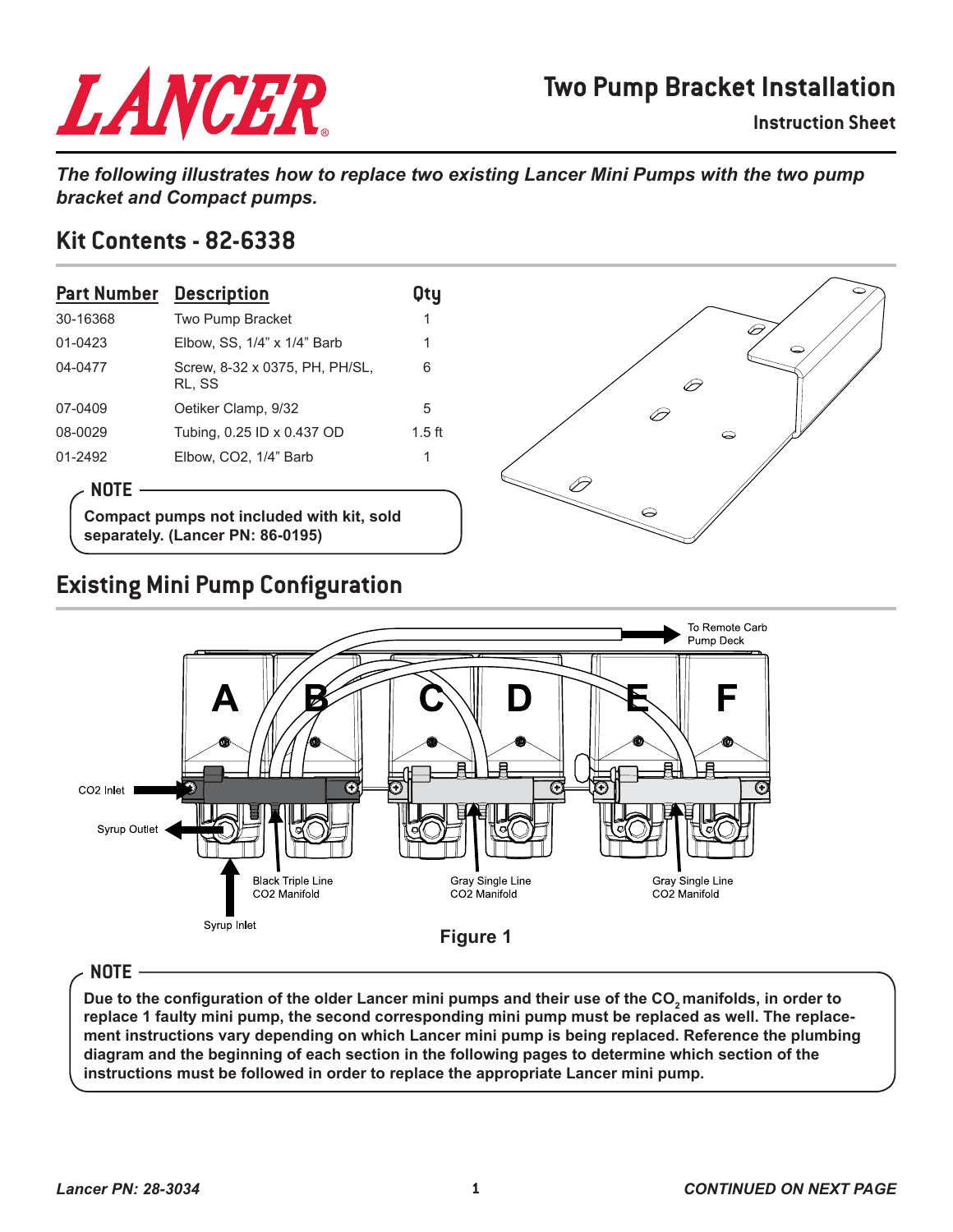## **Replacing Pumps A or B**



- 1. Turn off the CO<sub>2</sub> to the unit and existing syrup pumps.
- 2. Activate each valve to empty the syrup lines.
- 3. Unplug the unit from the power outlet.
- 4. Using tubing cutters, cut the syrup line from the existing mini pump inlets on pumps A and B. (See Figure 1 on previous page)
- 5. Cut the syrup outlet lines on pumps A and B.
- 6.  $\,$  Disconnect the CO $_{_2}$  line routed from the black manifold on pumps A and B to the remote carb pump deck by removing the nut connection at the carb pump deck.
- 7.  $\,$  Cut the CO $_{2}$  line connecting the black CO $_{2}$  manifold on pumps A and B to the gray  $CO<sub>2</sub>$  manifolds on pumps C and D.
- 8.  $\,$  Cut the CO $_{2}$  line connecting the black CO $_{2}$  manifold on  $\,$ pumps A and B to the gray  $CO<sub>2</sub>$  manifolds on pumps E and F.
- 9. Remove the gray CO<sub>2</sub> manifold on pumps C and D and discard.
- 10. Remove the black  $\mathsf{CO}_2$  manifold on pumps A and B and re-install onto pumps C and D. (See Figure 2)
- 11. Route the appropriate tubing from the two open inlets on the black CO $_{_2}$ manifold (installed to pumps C and D in the previous step) to one open and one closed inlet on the gray CO $_{\textrm{\tiny{2}}}$  manifold on pumps E and F.
- 12. Remove pumps A and B from the mini pump bracket by removing the two screws at the front of each pump.
- 13. Install the two pump extension bracket (PN: 30-16368) using the screws included with the kit (PN: 04-0477).
- 14. Install two new Compact pumps to the extension bracket.
- 15. Connect CO<sub>2</sub> line routed from the CO<sub>2</sub> source to the new pump (A) CO $_{\rm 2}$  inlet.
- 16. Route a short CO<sub>2</sub> line connecting the two quick connect inlets for the two new pumps.
- 17. Route  $CO<sub>2</sub>$  line from the  $CO<sub>2</sub>$  quick connect inlet on the second pump (B) to the elbow inlet connection on the black  $\mathsf{CO}_2^{}$  manifold on pumps  $\mathsf C$  and D.
- 18. Reconnect the CO $_2$  line routed from the black CO $_2$ manifold to the remote carb pump deck.
- 19. Connect syrup lines routed from the BIB syrup containers to the syrup inlets on pumps A and B.
- 20. Connect each syrup line routed from the syrup inlets on the unit to the syrup outlets on pumps A and B.
- 21. Plug in the unit to the grounded electrical outlet.
- 22. Turn on the  $CO<sub>2</sub>$  at the source and listen for any leaks.
- 23. Activate each valve to assure proper flow of syrup is achieved.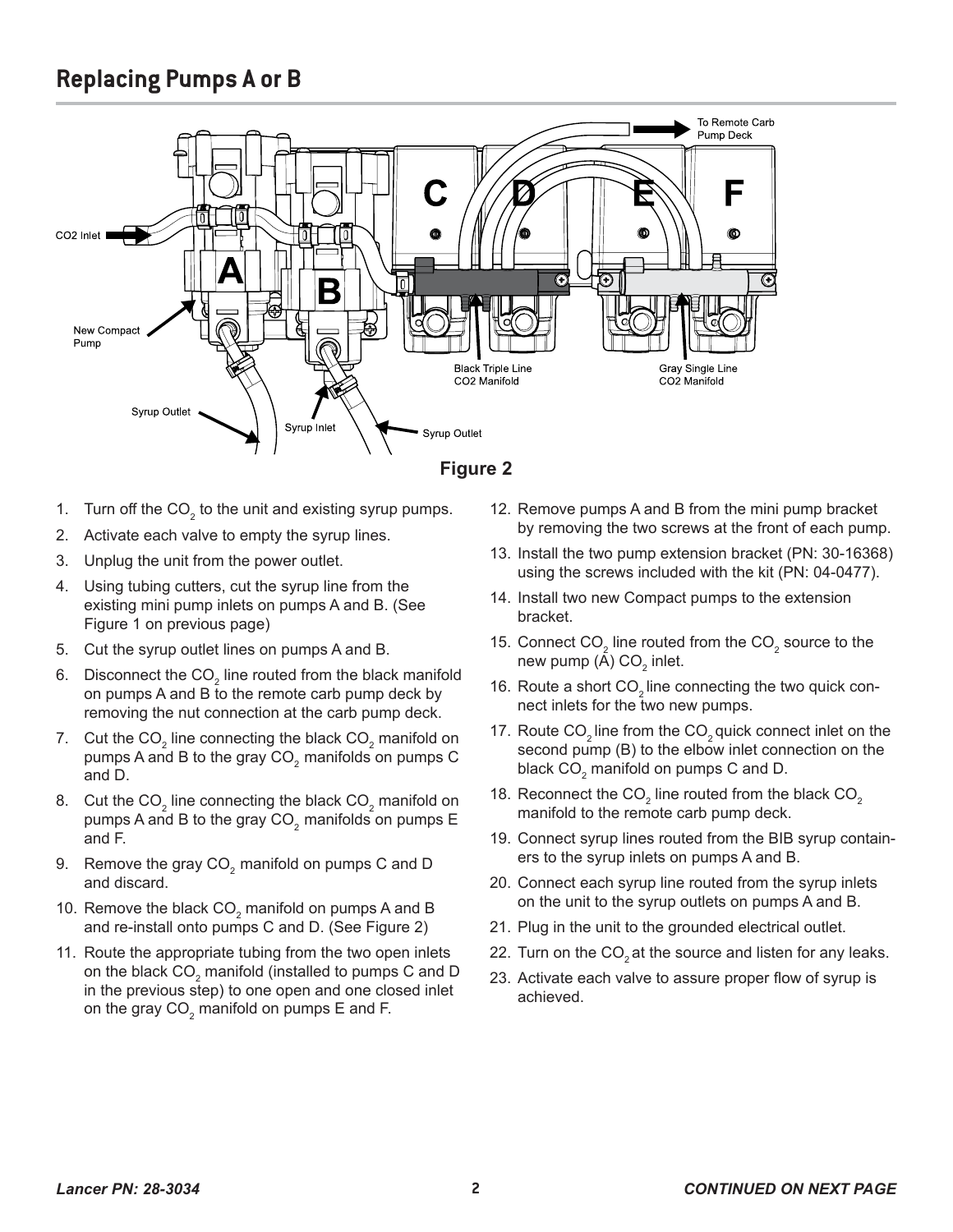## **Replacing Pumps C or D**



#### **Figure 3**

- 1. Turn off the CO<sub>2</sub> to the unit and existing syrup pumps.
- 2. Activate each valve to empty the syrup lines.
- 3. Unplug the unit from the power outlet.
- 4. Using tubing cutters, cut the syrup line from the existing mini pump inlets on pumps C and D. (See Figure 1 on page 1)
- 5. Cut the syrup outlet lines on pumps C and D.
- 6.  $\,$  Cut the CO $_{2}$  line connecting the black CO $_{2}$  manifold on pumps A and B to the gray  $CO<sub>2</sub>$  manifold on pumps C and D.
- 7. Route the appropriate tubing from the open inlet on the black CO $_{\textrm{\tiny{2}}}$  manifold on pumps A and B to one of the closed inlets on the gray CO $_{\rm 2}$  manifold on pumps E and F. (See Figure 3)
- 8. Remove the gray CO<sub>2</sub> manifold on pumps C and D and discard.
- 9. Remove pumps C and D from the mini pump bracket by removing the two screws at the front of each pump.
- 10. Install the two pump extension bracket (PN: 30-16368) using the screws included with the kit (PN: 04-0477).
- 11. Install two new Compact pumps to the extension bracket.
- 12. Connect CO<sub>2</sub> line routed from the CO<sub>2</sub> source to the new pump (C) CO $_{\rm 2}$  inlet.
- 13. Route a short CO<sub>2</sub> line connecting the two quick connect inlets for the two new pumps.
- 14. Route  $CO<sub>2</sub>$  line from the  $CO<sub>2</sub>$  quick connect inlet on the second pump (D) to the elbow inlet connection on the black  $\mathsf{CO}_2^{}$  manifold on pumps A and B.
- 15. Connect syrup lines routed from the BIB syrup containers to the syrup inlets on pumps C and D.
- 16. Connect each syrup line routed from the syrup inlets on the unit to the syrup outlets on pumps C and D.
- 17. Plug in the unit to the grounded electrical outlet.
- 18. Turn on the CO<sub>2</sub> at the source and listen for any leaks.
- 19. Activate each valve to assure proper flow of syrup is achieved.